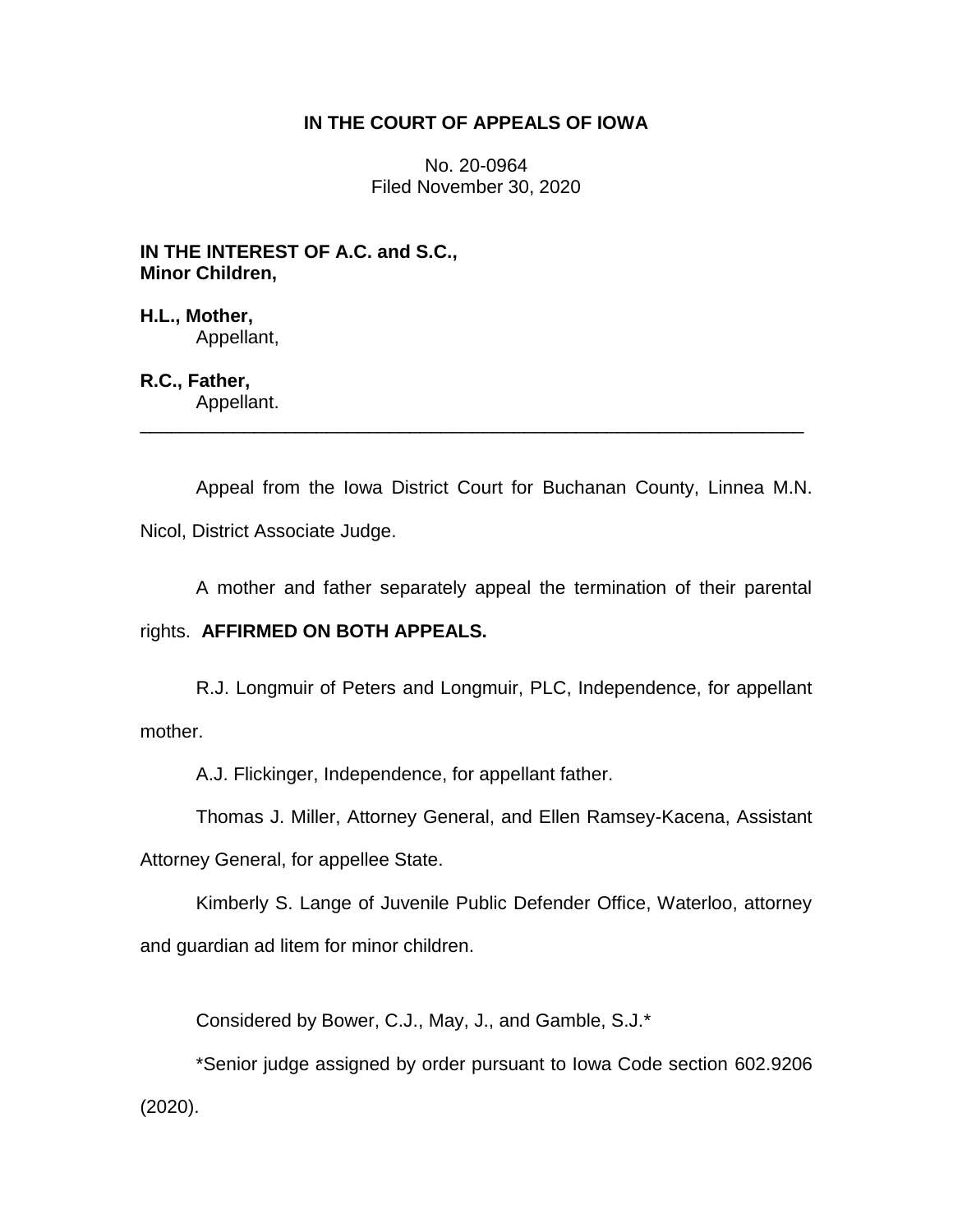#### **GAMBLE, Senior Judge.**

 $\overline{a}$ 

A mother and biological father separately appeal from the termination of their respective parental rights to their children, A.C. and S.C.<sup>1</sup> The mother claims the State failed to establish statutory grounds authorizing termination, and the father argues the State did not make reasonable efforts to facilitate reunification. We affirm.

We review termination proceedings de novo. *In re P.L.*, 778 N.W.2d 33, 40 (Iowa 2010). "We will uphold an order terminating parental rights where there is clear and convincing evidence of the statutory grounds for termination. Evidence is clear and convincing when there is no serious or substantial doubt as to the correctness of the conclusions of law drawn from the evidence." *In re T.S.*, 868 N.W.2d 425, 431 (Iowa Ct. App. 2015) (citing *In re D.W.*, 791 N.W.2d 703, 706 (Iowa 2010)).

We generally use a three-step analysis to review the termination of parents' rights. *In re A.S.*, 906 N.W.2d 467, 472 (Iowa 2018). We must determine: (1) whether grounds for termination have been established, (2) whether termination is in the children's best interests, and (3) whether we should exercise any of the permissive exceptions to termination. *Id.* at 472–73. "However, if a parent does not challenge a step in our analysis, we need not address it." *In re J.P.*, No. 19-1633, 2020 WL 110425, at \*1 (Iowa Ct. App. Jan. 9, 2020).

Both parents' claims center on the statutory grounds authorizing termination. The juvenile court found grounds for termination under Iowa Code

 $<sup>1</sup>$  The juvenile court also terminated the legal father's parental rights, but he does</sup> not appeal.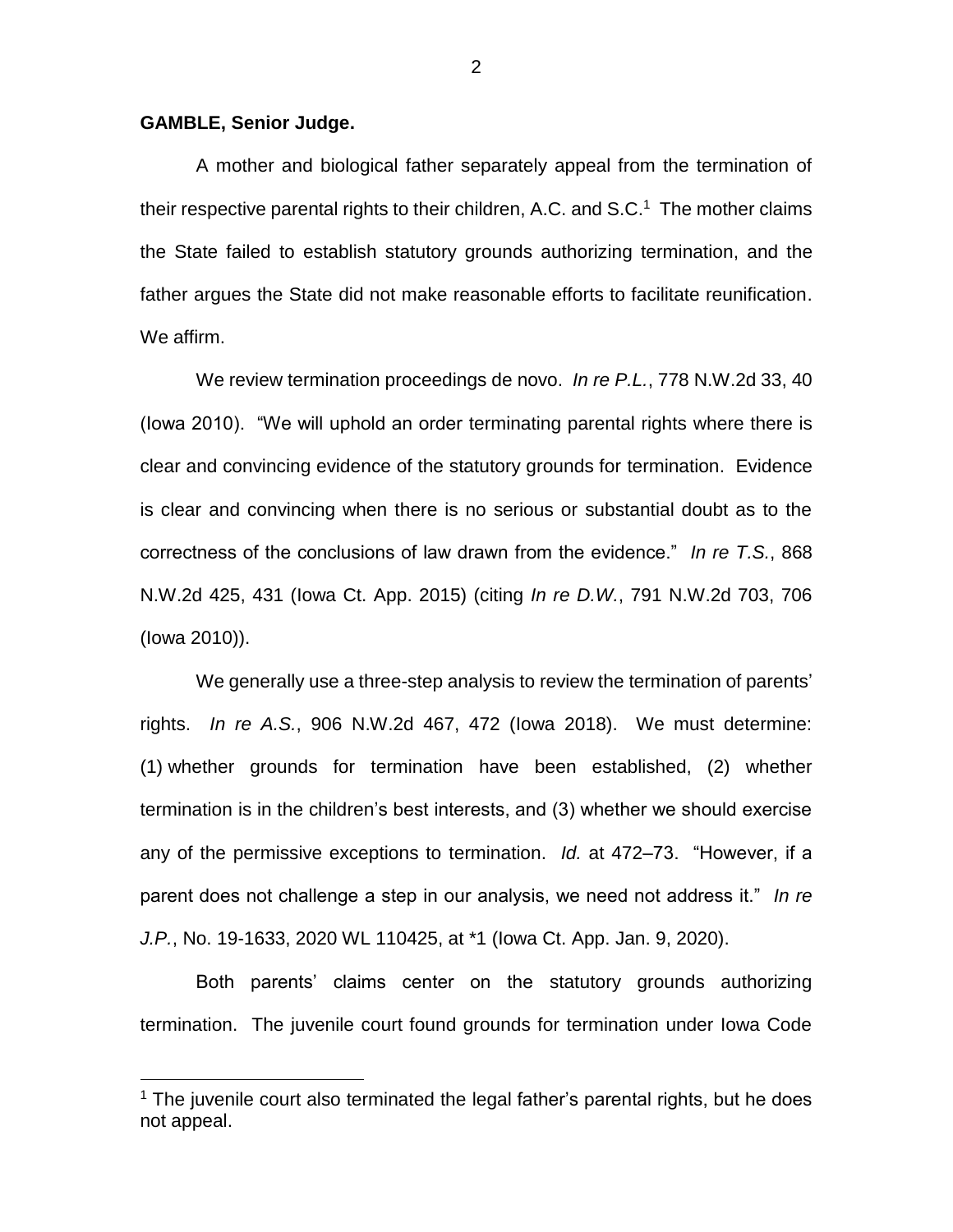section 232.116(1)(h) and (*l*) (2019). When, as here, the juvenile court terminates on multiple statutory grounds, we may affirm on any ground supported by the record. *See In re A.B.*, 815 N.W.2d 764, 774 (Iowa 2012). We focus on section 232.116(1)(h) as to both parents. It authorizes termination when:

(1) The child is three years of age or younger.

(2) The child has been adjudicated a child in need of assistance pursuant to section 232.96.

(3) The child has been removed from the physical custody of the child's parents for at least six months of the last twelve months, or for the last six consecutive months and any trial period at home has been less than thirty days.

(4) There is clear and convincing evidence that the child cannot be returned to the custody of the child's parents as provided in section 232.102 at the present time.

Iowa Code § 232.116(1)(h).

 $\overline{a}$ 

We first address the mother's claim. She only challenges the fourth element: whether the children could be safely returned to her care. Upon review of the record, we conclude the children could not be returned to the mother's care.

The mother struggles with methamphetamine use. She tested positive for methamphetamine as recently as February 2020. And since that time, the mother missed all six drug tests offered prior to the May termination hearing. "We presume these missed drug tests would have resulted in positive tests."<sup>2</sup> *In re I.J.*, No. 20- 0036, 2020 WL 1550702, at \*2 (Iowa Ct. App. Apr. 1, 2020); *accord In re D.G.*, No. 20-0587, 2020 WL 4499773, at \*4 (Iowa Ct. App. Aug. 5, 2020); *In re L.B.*, No. 17- 1439, 2017 WL 6027747, at \*2 (Iowa Ct. App. Nov. 22, 2017); *In re C.W.*, No. 14- 1501, 2014 WL 5865351, at \*2 (Iowa Ct. App. Nov. 13, 2014) ("She has missed

 $2$  We acknowledge the mother claimed she was not able to attend one of the missed drug tests because she was waylaid by a U.S. Marshall who was looking for her friend.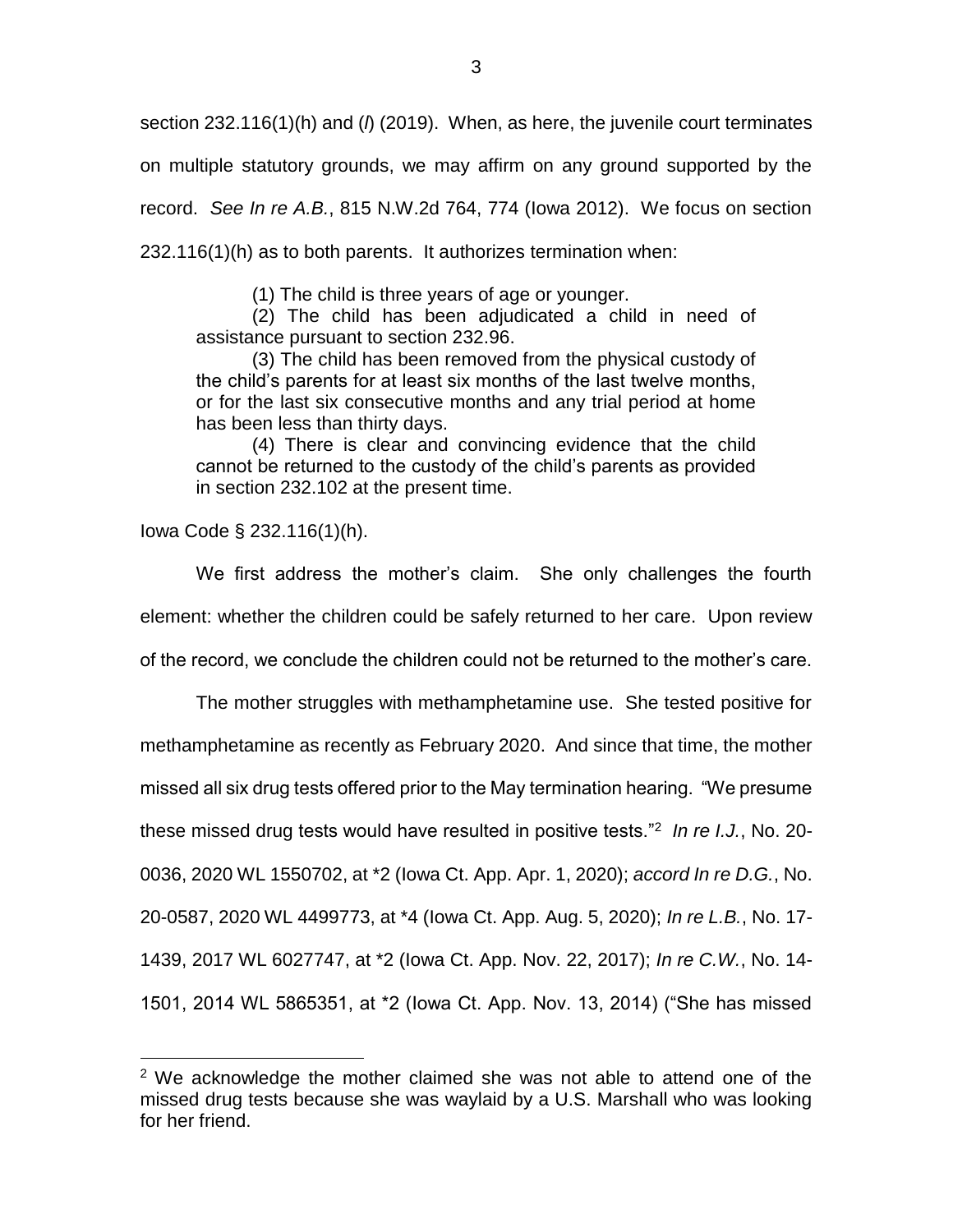several drug screens, which are thus presumed 'dirty,' i.e., they would have been positive for illegal substances."). So we believe the mother's continued methamphetamine use is likely in the future, and we conclude the children could not be returned to the mother due to her drug use. *See In re L.B.*, No. 18-1017, 2018 WL 3650370, at \*1 (Iowa Ct. App. Aug. 1, 2018) (collecting cases affirming termination of a parent's parental rights when the parent has a history of unresolved substance abuse). The risk of harm to the children posed by the mother's ongoing use of methamphetamine is compounded by her financial instability and her failure to consistently address her mental-health needs. *See id.* (collecting cases finding children cannot be returned to a parent due to financial instability); *In re A.W.*, No. 18-0094, 2018 WL 1182618, at \*1 (Iowa Ct. App. Mar. 7, 2018) (collecting cases affirming termination of parents' parental rights when they have untreated mental-health conditions). Therefore, we conclude termination is authorized under paragraph (h) as to the mother.

The father also challenges the grounds for termination under paragraph (h), but does so by alleging the Iowa Department of Human Services (DHS) failed to make reasonable efforts toward reunification, namely DHS did not provide him gas money. As part of its ultimate proof, the State must establish it made reasonable efforts to return the children to their home. *See* Iowa Code § 232.102(9) (providing DHS must make "every reasonable effort to return the child to the child's home as quickly as possible consistent with the best interest of the child"). "At the same time, the reasonable efforts requirement is not viewed as a strict substantive requirement of termination. Instead, the scope of the efforts by the DHS to reunify parent and child after removal impacts the burden of proving those elements of

4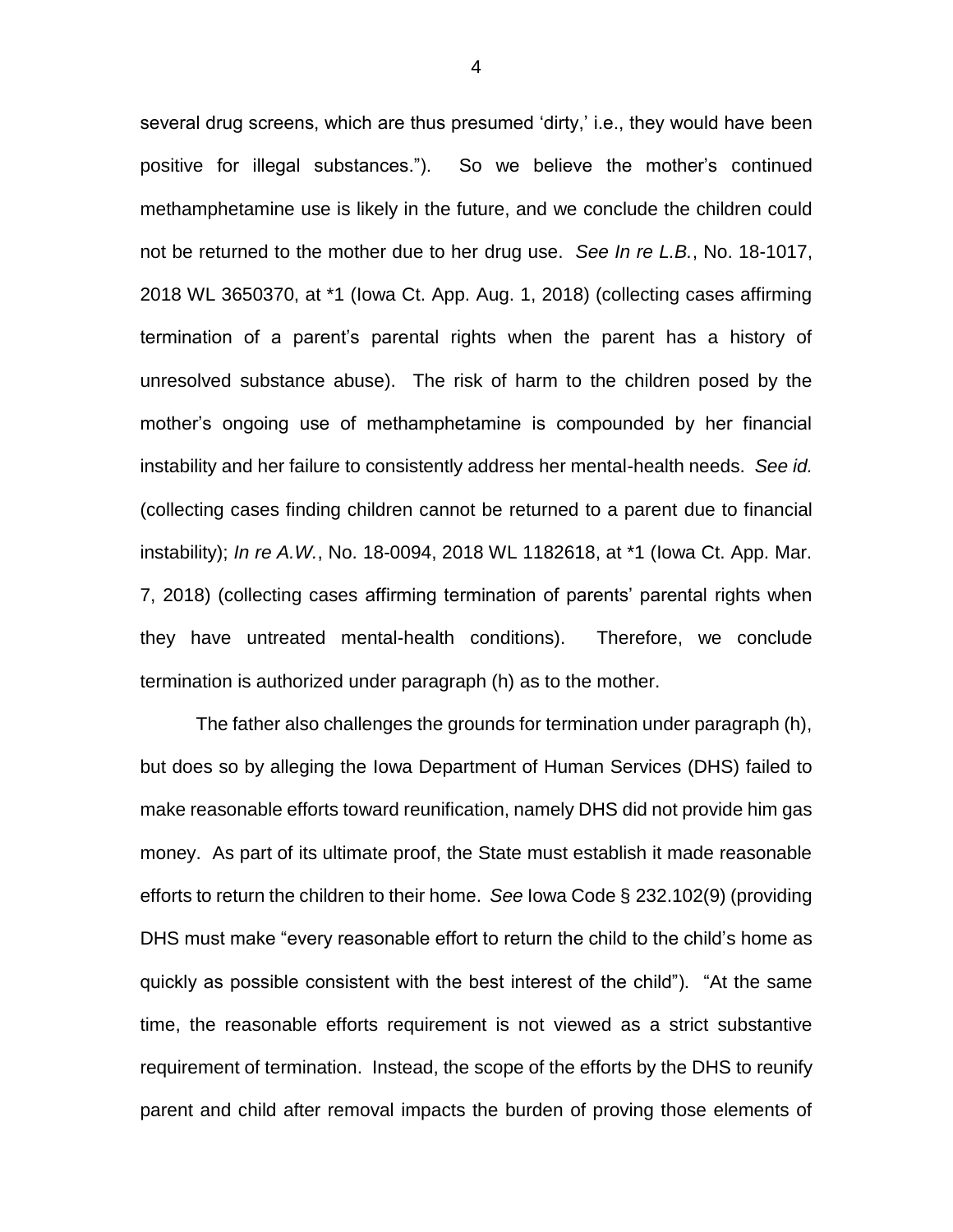termination which require reunification efforts." *In re C.B*., 611 N.W.2d 489, 493 (Iowa 2000). The nature of the reasonable-efforts mandate is determined by the circumstances of each case. *See id.* (discussing scope of mandate).

However, parents must bring their complaints regarding reasonable efforts to the juvenile court's attention prior to the termination hearing. *See In re L.M.*, 904 N.W.2d 835, 839–40 (Iowa 2017) ("[P]arents have a responsibility to object when they claim the nature or extent of services is inadequate."); *In re C.H.*, 652 N.W.2d 144, 147 (Iowa 2002) ("If, however, a parent is not satisfied with DHS'[s] response to a request for other services, the parent must come to the court and present this challenge."); *In re O.T.*, No. 18-0837, 2018 WL 3302167, at \*2 (Iowa Ct. App. July 5, 2018) ("The failure to request different or additional . . . services in the juvenile court precludes [the parent's] challenge to the services on appeal."); *In re A.A.G.*, 708 N.W.2d 85, 91 (Iowa Ct. App. 2005) (stating the parent has an "obligation to demand other, different, or additional services" prior to the termination hearing or the issue is considered waived for appeal). Our review of the record reveals no motion from the father requesting additional or different services prior to the termination hearing. And during the termination hearing, the father admitted he did not raise the issue of gas cards at a prior hearing. $3$  So we find his reasonable-efforts challenge waived.

Even if the father's claim was properly before this court, we find DHS made reasonable efforts toward reunification in providing transportation assistance to the father. At the termination hearing, caseworkers testified regarding what

 $\overline{a}$ 

5

 $3$  At the termination hearing the father complained about not receiving a "gas card" when he requested one from DHS roughly a month prior to the termination hearing.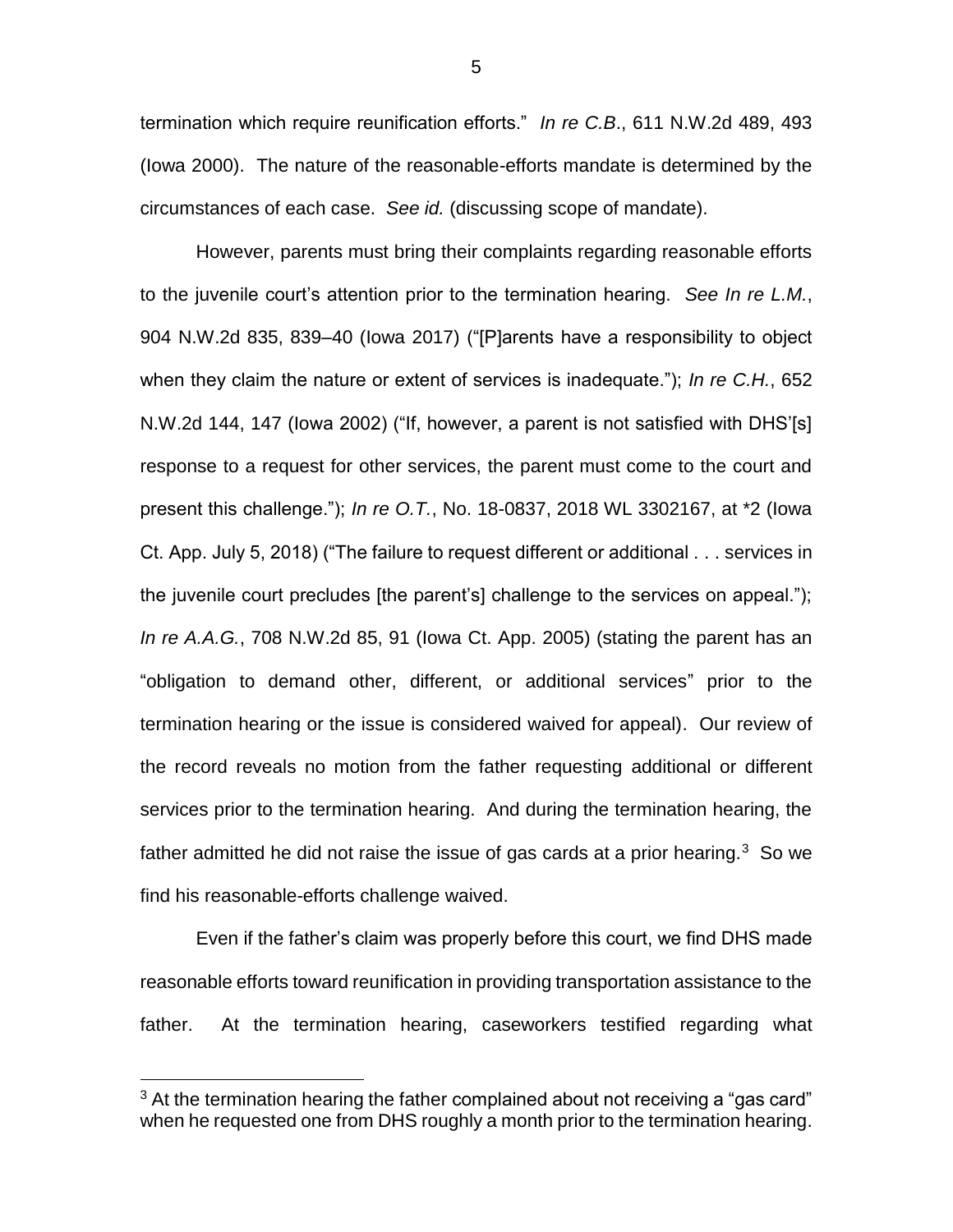transportation services were provided to the father. Workers provided rides to the father for visitations, appointments, and drug testing. And DHS provided the father with gas cards at times. We note at one point the father requested a gas card so he could attend a mental-health counseling appointment, but a caseworker was only willing to provide a gas card after the father attended the appointment given his prior lack of participation.<sup>4</sup> However, following questioning by the juvenile court, the worker conceded it would have been better practice to provide the gas card prior to the appointment.

While the father may have preferred DHS provide him with gas money in advance as opposed to providing rides when requested or gas cards after the fact, we are mindful that "the reasonable-efforts mandate does not create a menu from which discerning parents may order specific services." *In re M.P.*, No. 19-0995, 2019 WL 5063337, at \*4 (Iowa Ct. App. Oct. 9, 2019). Ultimately, the father failed to fully avail himself of available transportation services by not requesting transportation when needed. And his "failure to use the services provided defeats [his] reasonable-efforts claim." *See In re C.P.*, No. 18-1536, 2018 WL 6131242, at \*3 (Iowa Ct. App. Nov. 21, 2018).

Because the father brings no other challenge to statutory grounds authorizing termination under paragraph (h), we find a statutory ground authorizing termination satisfied as to the father.

And since neither parent challenges the juvenile court's best-interest determination or requests we apply a section 232.116(3) permissive factor to

 $\overline{a}$ 

<sup>&</sup>lt;sup>4</sup> When told he would receive a gas card after the fact, the father told the worker he would secure his own transportation.